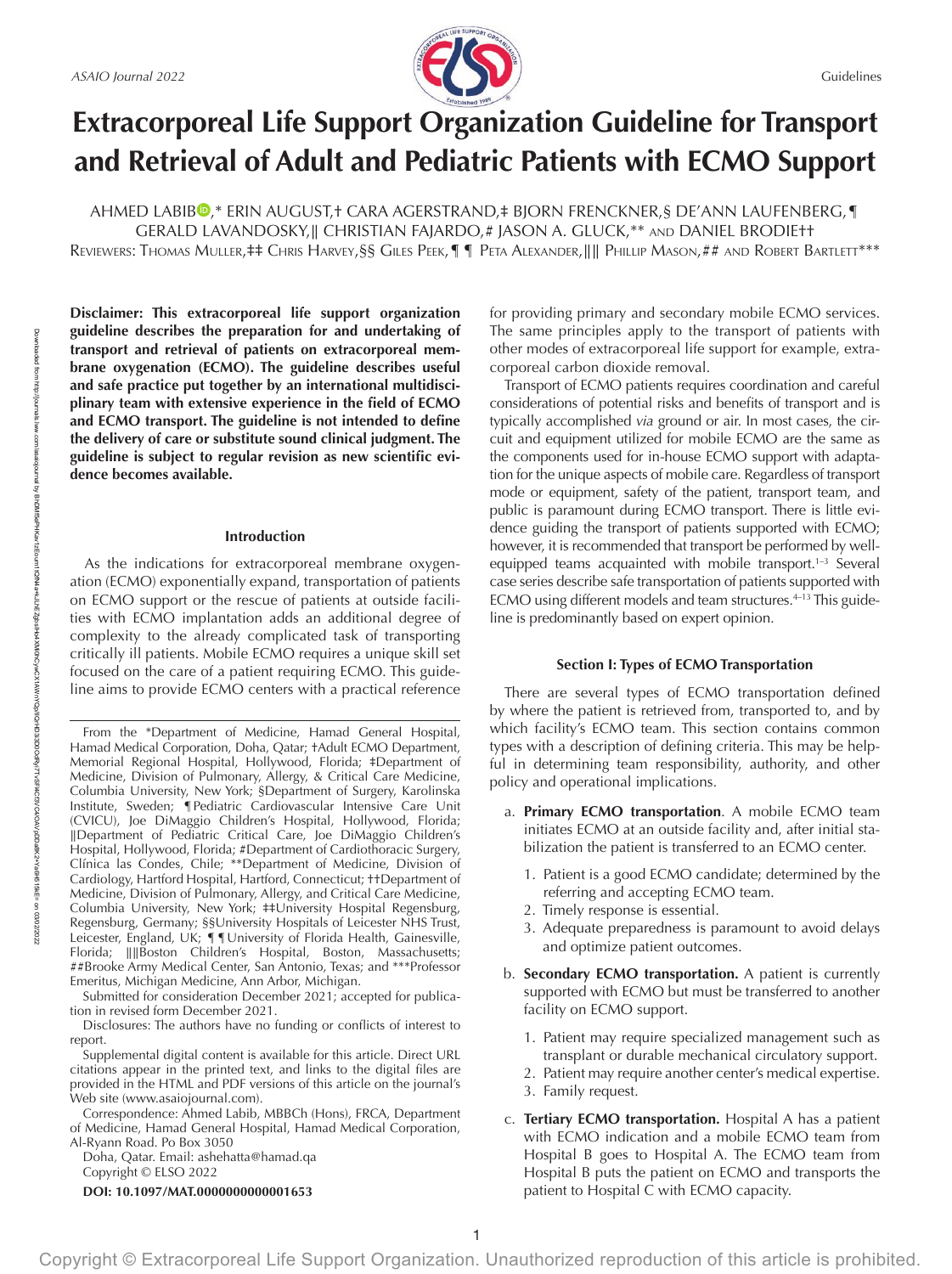- 1. In periods of high demand there may be a Hospital C without mobile ECMO but with ECMO capacity.
- 2. A hospital with mobile ECMO team capabilities, but without the capacity to receive a patient, could carry out this transport.
- 3. Preparation and coordination between the three institutions is required.
- d. **Intra-facility ECMO transfer.** A patient is currently supported with ECMO but must be moved within an institution.
	- 1. Possible reasons for intra-facility transfer: patient may require a diagnostic test (*e.g.*, CT scan), may require a procedure, or be transferring to a different floor.

# **Section II: Mobile ECMO Specific Considerations**

Transport preparation is critical. It is important to consider the type and urgency of ECMO transport being performed, the equipment required, and develop prespecified processes for communicating and documenting salient clinical information. Well-delineated processes can increase efficiency and minimize the risk of transport.

- a. Communication and documentation.
	- 1. Documentation of clinical information should be performed in an efficient and timely manner.
		- i. Consider the use of electronic medical record tools and standardized formats.
		- ii. Consider the use of a standardized referral form (see Figure 1, Supplemental Digital Content 1, [http://links.lww.com/ASAIO/A775\)](http://links.lww.com/ASAIO/A775).
		- iii. Develop a standardized referral process utilizing a centralized transfer or care logistics center when available.
		- iv. Pretransport team huddle is recommended.
- b. Equipment.
	- 1. Mobile ECMO team should be self-sufficient in terms of medication, equipment, monitoring, and diagnostic devices. An equipment checklist should be completed by the mobile ECMO team before departure. (see Figure 2, Supplemental Digital Content 1, [http://](http://links.lww.com/ASAIO/A775) [links.lww.com/ASAIO/A775](http://links.lww.com/ASAIO/A775)).
	- 2. Pre-prepared, stocked, and checked ECMO bag(s) are recommended for rapid team mobilization.
		- i. Equipment should be standardized and available for restock upon completion of the mission.
	- 3. A standardized checklist should be sent to the referring hospital detailing equipment and supplies to have ready before the transport team's arrival.
		- i. Supplies should be standard and basic (central line kit, drapes, gowns, gloves, *etc.*).
		- ii. Medications available at bedside (heparin, fluids, pressors/inotropes, *etc.*).
		- iii. Blood products.
- c. The mobile ECMO specific equipment should consist of the following components:
- 1. Blood pump (centrifugal is recommended) capable of providing sufficient blood flow2 with considerations listed below:
	- a. The enhanced performance of modern centrifugal pumps with a nonocclusive mechanism seems a safer choice than roller pumps for mobile ECMO.
	- b. Roller pumps have a higher potential for kinking.
	- c. Inadvertent compression of venous tubing can result in cavitation.
- 2. Membrane oxygenator.
- 3. Appropriate cannulas and tubing for connections.
- 4. Medical gas tanks and compatible hoses, pressure regulators, connectors, and flow meters for provision and adjustment of sweep gas.
- 5. Back-up console, back-up motor and/or hand crank (depending on console type).
- 6. Back-up circuit, circuit components, and priming fluids.
- 7. Appropriate clamps for circuit emergencies.
- 8. Point-of-care lab capabilities.
	- a. Anticoagulation (*i.e.*, ACT).
	- b. Blood gas analysis.
	- c. Hemoglobin/hematocrit.
	- d. Basic electrolytes.
- 9. Special considerations for pediatric patients.
	- a. May need to request blood for blood priming (2 units of packed red blood cells).
	- b. Consider regulating blood flow based on patient weight:
		- 1. Consider bringing equipment for a bridge if one is expected.
		- 2. Consider the use of a Hoffman clamp for flow regulation.
- d. Additional ECMO equipment that can be considered includes the following:
	- 1. Heater-cooler unit (if sufficient power for operation).
	- 2. Medical air/portable air compressor.
	- 3. Blender.
	- 4. Pre-and post-pump pressure monitoring.
	- 5. Bubble detector.
- e. Additional critical care transport equipment recommended:
	- 1. Transport ventilator appropriate for patient size and clinical needs.
	- 2. Transport monitor for vitals including end-tidal CO<sub>2</sub> and invasive monitoring when able (arterial, central venous/pulmonary artery lines).
	- 3. Portable Point-of-Care Ultrasound (POCUS) capable of vascular imaging and transthoracic echocardiography.
	- 4. Infusion pumps for medication and fluid infusion.
	- 5. Electrical adapters may be necessary because the plugs may be different at the destination. ECMO Transport team should check before leaving.
- f. All equipment should be mounted, strapped, locked-in, housed, or otherwise secured for transport.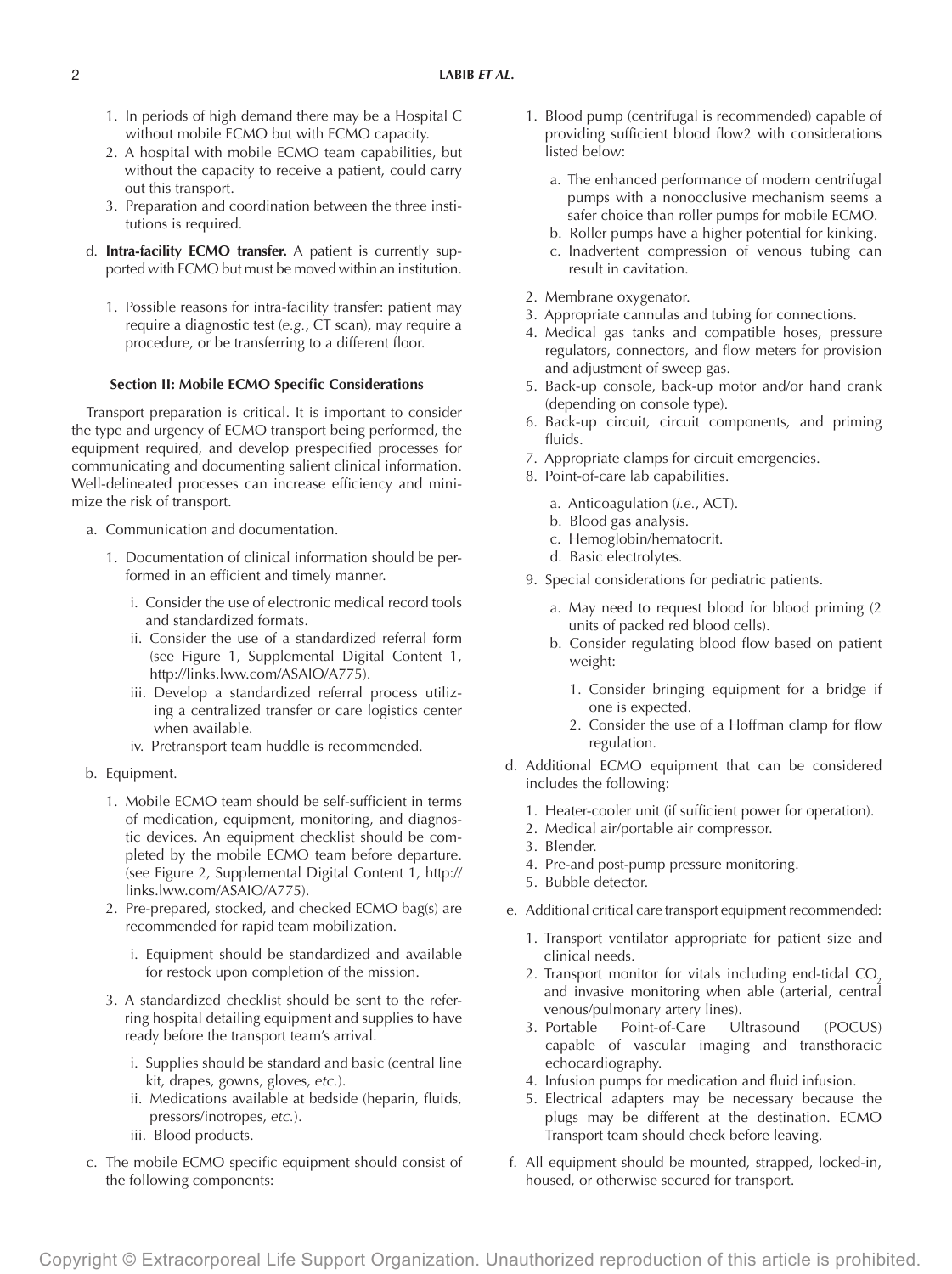- 1. Stabilize against vibration, acceleration, deceleration, turbulence, rough roads, inclement weather, *etc.*, as unsecured equipment can become a projectile in the event of sudden acceleration/deceleration.
- 2. Account for forces in all directions.
- 3. Cannulas should be well secured to avoid movement during horizontal and vertical movements associated with emergency medical service (EMS) travel.
- 4. Circuit tubing length should be as short as possible to avoid the potential for snagging and inadvertent compression.
	- i. Circuit tubing should be long enough to allow for safe loading and unloading of the patient.
	- ii. Overly long circuit tubing may increase the risk of kinking or compression.
- 5. ECMO lines should be carefully traced before, after, and during movement to ensure the absence of kinks, compression, hazard for catching or pulling that could result in hemodynamic instability including cardiac arrest and death.
- 6. Allow for ready access to back-up systems in case of equipment or power failure.
- 7. The membrane oxygenator/pump should be secured at the level of the patient, if able.
	- i. When below the patient, the oxygenator can accentuate ECMO flow fluctuation and G-forces due to the impact of gravity.
	- ii. When higher than the patient, the oxygenator can increase the risk of air entrapment and pump stoppage.
- g. Sufficient power and back-up power should be secured for all electrical equipment (ECMO console, infusion pumps, ventilator, defibrillator/monitor, *etc.*).
	- 1. Consider uninterruptable power source (UPS) use for sensitive powered equipment.
	- 2. Transport ECMO team must be familiar with electric specifications of all transport equipment particularly during international transfer.
- h. Ensure sufficient medical gas for the transport.
	- 1. Availability of twice the anticipated medical gas requirements is recommended.
	- 2. Consider the use of oxygen concentration equipment.
- i. Any equipment used during air transport should meet Civil Aviation Authority, Federal Aviation Administration, or equivalent airworthiness requirements as established by the relevant state, national, or international regulatory agencies.
	- 1. High emission of electromagnetic (EM) or radio-frequency interference may affect the performance of aircraft equipment.
	- 2. Mobile ECMO equipment modification with EM shielding may be required for flight safety.
	- 3. Such shielding adds weight and can affect equipment portability.
- j. ECMO transport team preparedness planning includes:
- 1. Conduct preplanning and simulation of mobile setup and layout.
- 2. Establish communication and coordination regarding the optimal transportation method for both insertion and retrieval of the team (they may be different) with consideration of:
	- i. Patient size and weight,
	- ii. Crew size and weight,
	- ii. Equipment weight, and
	- iv. Modes of transportation available (ground, rotor wing, fixed wing, *etc.*).
- 3. Ensure adequate patient restraint such as a 5-point harness or straps.
- 4. Ensure adequate stretcher strength for both patient and equipment.
- 5. Secure all equipment and pressurized tanks  $(O_{2'}^{\dagger})$  air).
- 6. Establish adequate pressure point protection for overweight patients.
- 7. Ensure visualization and access to indwelling lines, tubes, and catheters.
- 8. Ensure adequate power for all equipment.
- 9. Plan for adequate attention and mitigation for managing patient temperature.
	- i. Consider use of heater-cooler,
	- ii. Consider use of blankets, and.
	- iii. Consider use of thermal enclosure.

# **Section III: Mobile ECMO Team Structure and Responsibilities**

The composition of teams is variable but should be composed of no less than: team lead; cannulating provider (for primary ECMO missions, can be the same person as 1) ECMO specialist; and medical transport team/EMS. Definitions for each team member are as follows:

- a. Team lead.
	- 1. Responsible for overall planning, execution, and oversight of the mission.
	- 2. Often also performing one of the other team roles, in addition to team lead.
- b. Cannulating provider (for primary ECMO missions).
	- 1. Should be an experienced cannulation expert.
	- 2. Should have comfort with POCUS (both vascular and echocardiographic).
	- 3. Responsible for safe and appropriate placement/connection of ECMO cannula(s).
	- 4. Often works in collaboration with an on-site medical team.
	- 5. Ensure appropriate environment for ECMO implant (bedside, move to OR, interventional lab, *etc.*).
- c. ECMO provider.
	- 1. Can be the same as cannulating provider.
	- 2. Should be an experienced ECMO clinician.
	- 3. Should have comfort with POCUS (both vascular and echocardiographic).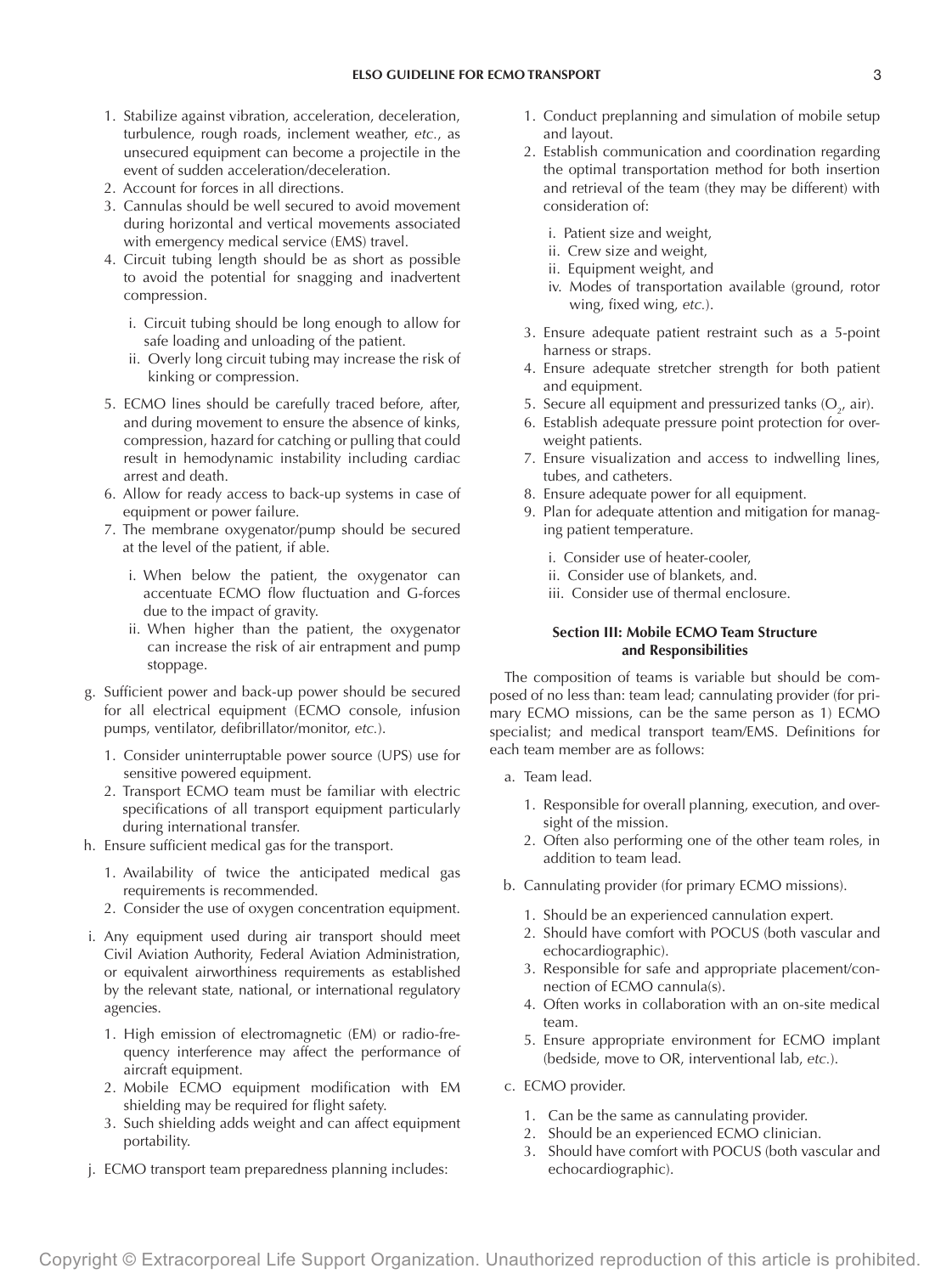- 4. Upon arrival to bedside, should assess/reassess the patient and pertinent data, confirm candidacy, and assist with medical stabilization.
	- i. Patient's clinical status may have changed between acceptance and arrival.
	- ii. Some patients may be transported without an ECMO implant.
	- iii. Some patients may not be suitable for ECMO upon further review and be best left in the care of the local treating team.
- 5. Provide clinical update to the patient/family while establishing expectations of ECMO and ECMO process.
- 6. Obtain informed consent.
- 7. Assumes direct medical oversight of the patient once cannulated and throughout transport.
- d. ECMO specialist.
	- 1. Can be a perfusionist, nurse, respiratory therapist, or medical provider.
	- 2. Should be an experienced ECMO practitioner.
	- 3. Responsible for set up and priming of ECMO circuit.
	- 4. Responsible for ECMO circuit management from implant to arrival at destination center.
- e. Medical transport team.
	- 1. Paramedic or equivalent level of care to supplement the implant team.
	- 2. Can include nurse or respiratory therapists.
	- 3. Responsible for:
		- i. Patient movement and handling,
		- ii. Coordination and communication with command center/dispatch,
		- iii. Patient loading and offloading from transport vehicles, and
		- iv. Oversight and securing of mobile medical equipment.
	- 4. Cross-training is recommended (nurse/critical care paramedic, respiratory therapist/critical care paramedic, etc.).
	- 5. If the medical transport team is unable to perform critical duties such as ventilator management, supplementation of the team with appropriate medical staff to ensure safe transport is recommended.
- f. ECMO transport and retrieval teams should have the skills and competencies to perform patient assessment, cannulation, initiation/maintenance of ECMO support, and safe transportation.
- g. Team training with medical simulation in the following mobile-specific areas are recommended:
	- 1. Mock calls for testing the communication system.
	- 2. Team simulation in the common transport environments the team expects to utilize for transports (ground ambulance, rotor-wing air ambulance, fixed wing air ambulance); and.
- 3. High fidelity simulation of common and high-risk low-frequency events, such as:
	- i. Transfer of a patient from hospital stretcher to ambulance stretcher,
	- ii. Suction events,
	- iii. Bleeding,
	- iv. Hypotension,
	- v. Arrhythmia,
	- vi. Catastrophic ECMO system failure/power failure,
	- vii. Cannula dislodgement,
	- viii. Ambulance malfunction, and
	- ix. Air entrainment.

### **Section IV: Mobile Mission-Specific Guidelines**

ECMO centers should collaborate with EMS and establish Standard Operation Procedures (SOPs) for the activation, prioritization, and mobilization of the mobile ECMO transport team. Specific phases of ECMO transport are identified below with appropriate considerations for each phase.

- a. Activation and mobilization.
	- 1. Requesting ECMO.
		- i. The use of a clinical information form (either electronic or paper based) that can be easily shared by the ECMO team is recommended for efficient transfer of critical information from requestor to the team.
		- ii. Information that should be included in this form includes:
			- 1. Requisition center/provider demographics,
			- 2. Patient demographics,
			- 3. Identification of person making medical decisions (patient or family) and indication if patient/family is aware ECMO consideration,
			- 4. Basic clinical history,
			- 5. Current medication list,
			- 6. Recent vital signs and vent settings if currently intubated,
			- 7. Basic and relevant recent laboratory review,
			- 8. Review of relevant imaging studies, and
			- 9. Current lines and access.
	- 2. Communication among ECMO team members a standard method of activating and communicating within the ECMO team should be established by the mobile ECMO center.
	- 3. A standard system of communicating relevant information back to the requesting center should be established. Documented information includes:
		- i. Acceptance or deferral of ECMO team activation,
		- ii. Names and credentials of the responding team,
		- iii. Patient-specific recommendations,
		- iv. Patient and staff preparation instructions for ECMO team arrival, and
		- v. Estimated time of arrival.
	- 4. A centralized dispatch/communication center is preferred for documentation and time keeping purposes.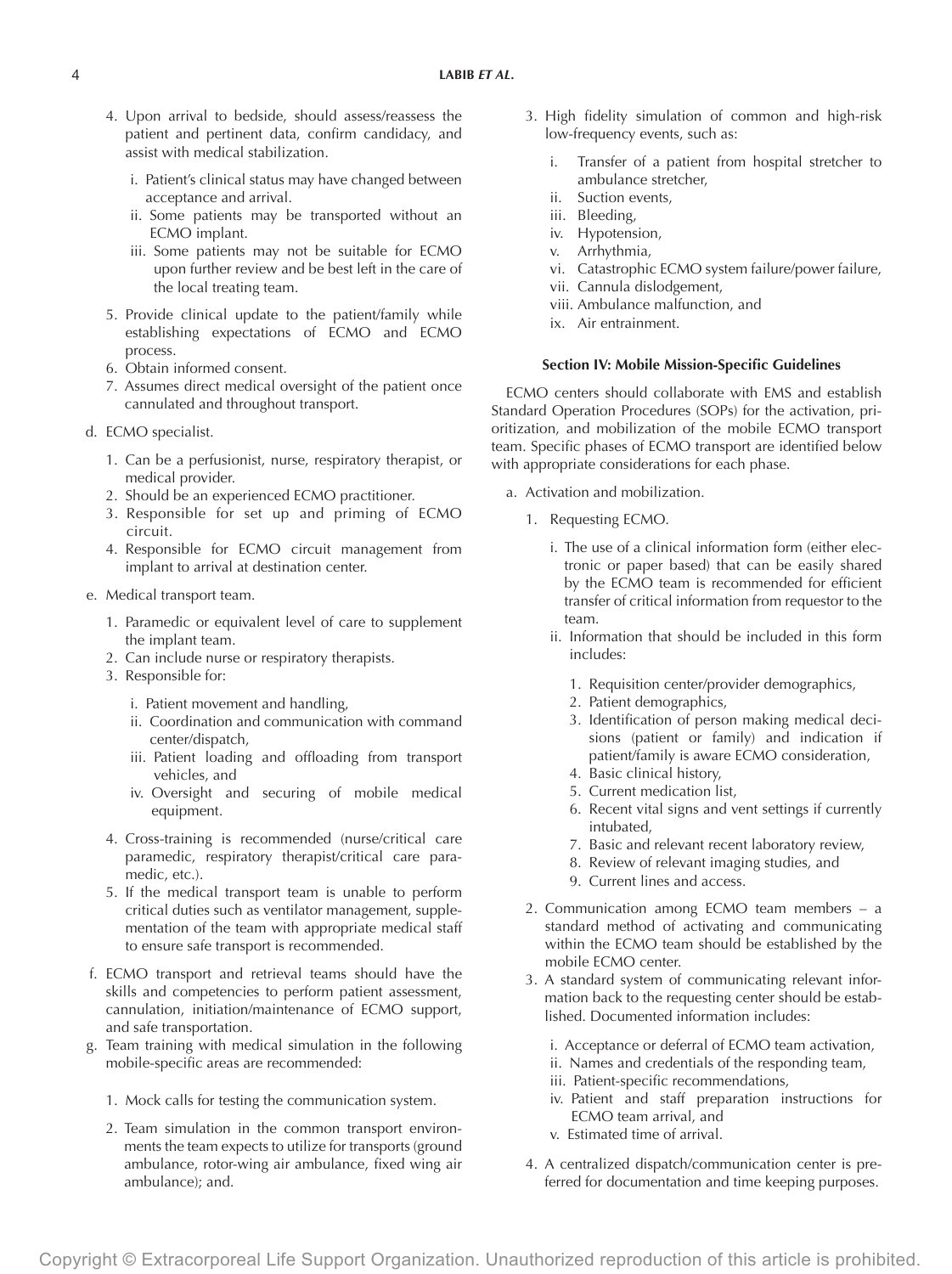- b. Mobilizing the ECMO team.
	- 1. Utilizing the tools noted above, a multidisciplinary team briefing should occur for the identification and initiation of mission-specific items.
		- i. Identify and secure transportation, and
		- ii. Assembly location for both personnel and equipment should be identified.
	- 2. Data tracking/Key Performance Indicators (KPIs) should be recorded and used for quality improvement.
		- i. A standardized registry repository of key data should be established and reposed for clinical research and quality improvement.
		- ii. KPIs should include both clinical (outcomes, morbidity, mortality, *etc*.) and performance (time from referral to ECMO team mobilization, time from assembly to patient contact, *etc*.) indicators.
	- 3. Preparation.
		- i. The use of standardized and checked mobile bags is recommended.
		- ii. The use of a premission checklist is recommended to ensure accounting for all necessary equipment and supplies.
- c. Post-cannulation.
	- 1. Stabilization of the patient by the ECMO team postimplant should occur with consideration of the transportation needs.
		- i. Gradual and not sudden changes in clinical support (hemodynamic, ventilation, *etc*.) are recommended to avoid overcorrection, particularly during transport.
		- ii. Minimize nonessential medications.
		- iii. Ensure adequate hemodynamics for transport.
		- iv. Ensure adequate supply of medications for transport.
		- v. Ensure blood product availability as needed for transport.
		- vi. Optimize ECMO and ventilator settings as clinically appropriate.
		- vii. Awareness of clinical changes likely to occur during the transport is important with planning for needed interventions en route to destination center (point-of-care labs, *etc*.).
	- 2. Transfer to the transport stretcher includes:
		- i. Secure patient,
		- ii. Secure equipment, and
		- iii. Ensure no equipment is left behind.
	- 3. A standardized pretransport checklist should be completed before leaving the sending facility.
- d. Transport mode selection: ideal mode of transport should be evaluated on a case-by-case basis.
	- 1. General considerations:
		- i. Geographical factors and distance.
		- ii. Traffic conditions.
- iii. Urgency.
- iv. Weather condition.
- v. Experience.
- vi. Availability and cost.
- vii. Weight of patient, crew, and equipment.
- 2. Patient-specific considerations.
	- i. Type of ECMO.
	- ii. Patient clinical status.
	- iii. Patient height and weight.
- 3. General/nonmode specific transport considerations:
	- i. Appropriate stretcher weight capacity for patient and equipment.
	- ii. A nonslip area for loading and unloading as available.
	- iii. Ability to load/unload at ambulance floor height (powered lift platform if available).
	- iv. Electrical inverter checked before each mission.
	- v. Adequate oxygen.
	- vi. Adequate lighting.
	- vii. Adequate temperature regulation.
	- viii. Communication method for critical information to receiving center; we require two communication methods to avoid issues, which is why we recommend redundancy and planning for transport.
- 4. Mode specific considerations:
	- i. Ground (Figure 1a, b, and c).
		- 1. Most common and available.
		- 2. Multiple sizes larger patient care areas (preferentially with 360-degree access to the patient) are preferred when available.
		- 3. Can accommodate larger teams.
	- ii. Air transportation, in general:
		- 1. Pilot flying time must be considered, as time is often regulated and may impact transportation options.
		- 2. Weather and aircraft will be coordinated with air travel regulatory agencies which may impact timing.
	- iii. Rotor wing (helicopter) (Figure 2).
		- 1. Smaller cabin space has limited crew capacity.
		- 2. More weather-dependent than ground units.
		- 3. Flexible landing and take-off locations with vertical assent capability.
		- 4. Helipads are available at many medical centers.
		- 5. Not affected by road traffic.
		- 6. Need to consider altitude within the treatment plan.
		- 7. Often use liquid oxygen which can have variable flow at different temperatures.
		- 8. Should factor in vibration and noise mitigation for patient, crew, and equipment. Alarms can be hard to hear.
		- 9. In-flight communication system to allow communication with flight crew and pilot is recommended.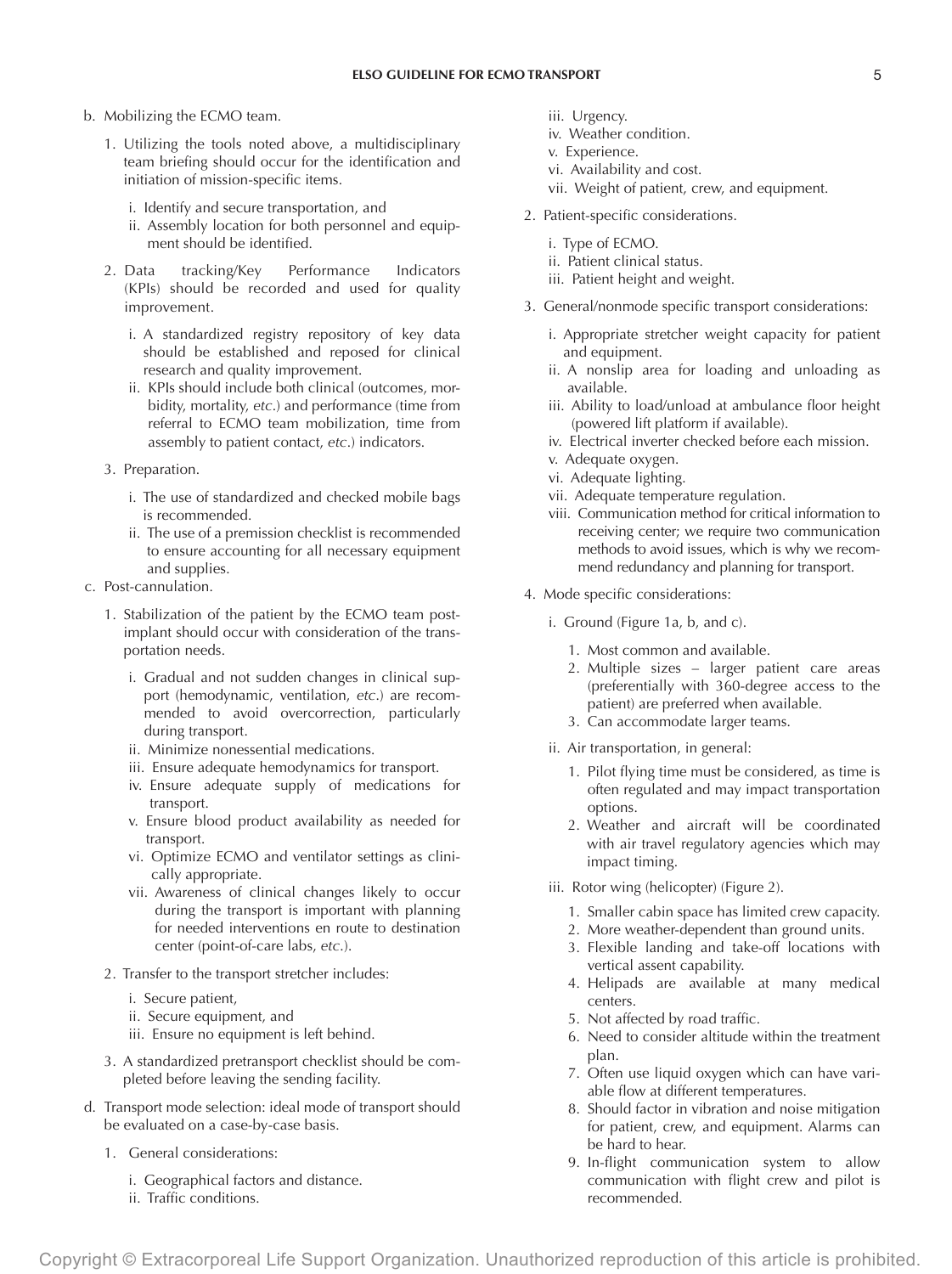

Figure 1. (A, B, and C). Spacious ICU ambulance with 360° access to patient. Seating for 5 medical personnel. Note sealed cabinet and floor for easy cleaning and infection control.

- iv. Fixed wing (airplane) (Figure 3a, b, and c).
	- 1. Capable of long transport distances.
	- 2. Requires multiple transfers of the patient:
		- a. Hospital bed to transport stretcher,
		- b. Transport stretcher to aircraft stretcher,
		- c. Aircraft stretcher to transport stretcher, and
		- d. Transport stretcher to the hospital bed.
	- 3. Consider altitude within the treatment plan.
		- a. High altitude provides for shorter flight, less turbulence, and less fuel consumption.
		- b. At low barometric pressure (higher altitudes), extra care must be taken to avoid hyper-oxygenation of the circuit as oxygen can bubble out of solution at lower p $\mathrm{O}_2^{}$  (rare in pressurized cabins).
		- c. Effect of barometric pressure on endotracheal tube cuff.
	- 4. Liquid oxygen which can have variable flow at different temperatures.
- 5. UPS systems for power where available.
- 6. Should factor in vibration and noise mitigation for patient, crew, and equipment. Alarms can be hard to hear.
- 7. In-flight communication system should allow communication with flight crew and pilot.
- 8. Ensure all equipment is approved for aircraft use by the appropriate governing body.
- 9. Consider the appropriate position of infants/ neonates to reduce intracranial pressure during take-off and landing, if possible.
- e. Considerations for transport of patients with transmittable diseases:14–15.
	- 1. Follow local and international recommendations.
	- 2. Must adhere to infection control guidelines and use of personal protective equipment.
	- 3. Avoid aerosol-generating procedures where possible.
	- 4. Use of high efficiency particulate absorbing filters can be added to the expiratory limb of the ventilator.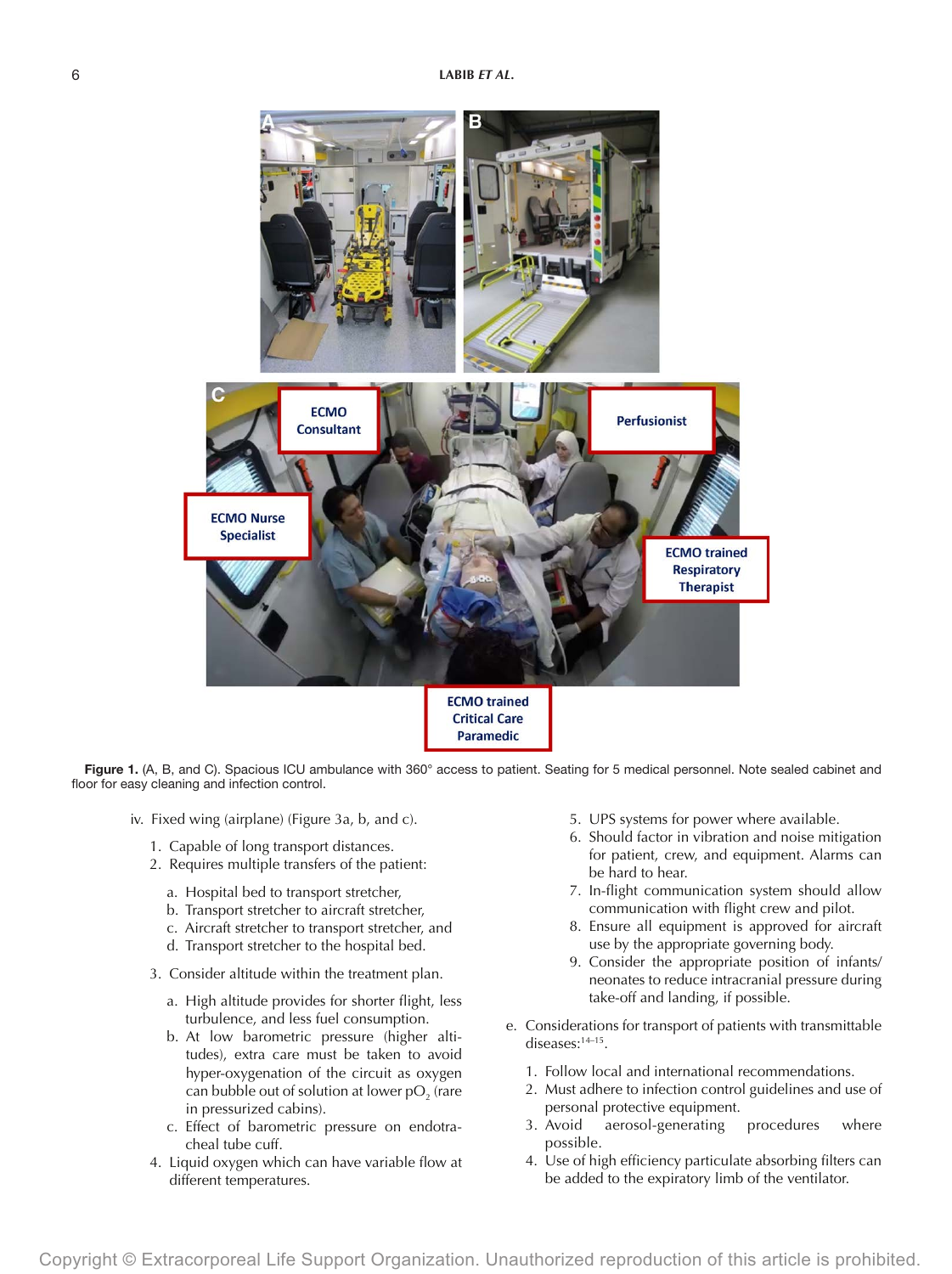

Figure 2. Helicopter lay out. Note limited space and access to patient and equipment.

- 5. Vehicle decontamination is required before returning to in-service status.
- 6. Essential diagnostic and therapeutic interventions warrant careful planning and coordination to protect other patients, medical personnel, and the public.
- f. Post-transport considerations:
	- 1. Formal endorsement and handoff to receiving team should occur.
	- 2. Patient transferred to the hospital bed.
	- 3. Equipment should be cleaned and restocked for immediate use.
	- 4. Team debriefing should occur for each case; high-volume transport centers may create more narrow debrief criteria.
	- 5. Regular educational sessions incorporating significant events and critical incident stress debriefing should occur.

#### **Section V: Clinical Governance and Risk Management**

Providers should establish governance to ensure local and national standards for the Transport and Retrieval of ECMOsupported patients are maintained. Governance should include the use of audit, incident reporting, and feedback from patients and relatives regarding their experience.

- a. Quality improvement process should be standard.
	- 1. Use predetermined KPIs as quality metrics (*e.g*., cardiac arrest, air embolism, bleeding).
	- 2. Track process metrics (*e.g.*, compliance with checklists, timelines, and equipment failure/malfunction).
	- 3. Review any critical incident comprehensively, noting opportunities for improvement, if any, with actionable items. Reviews should include:
		- i. Accidents or incidents affecting transport team,
		- ii. Blood product utilization or waste during transfer, and



Figure 3. (A, B, and C). An example of air ambulance. Note the special mechanism for lifting patient and difficult access.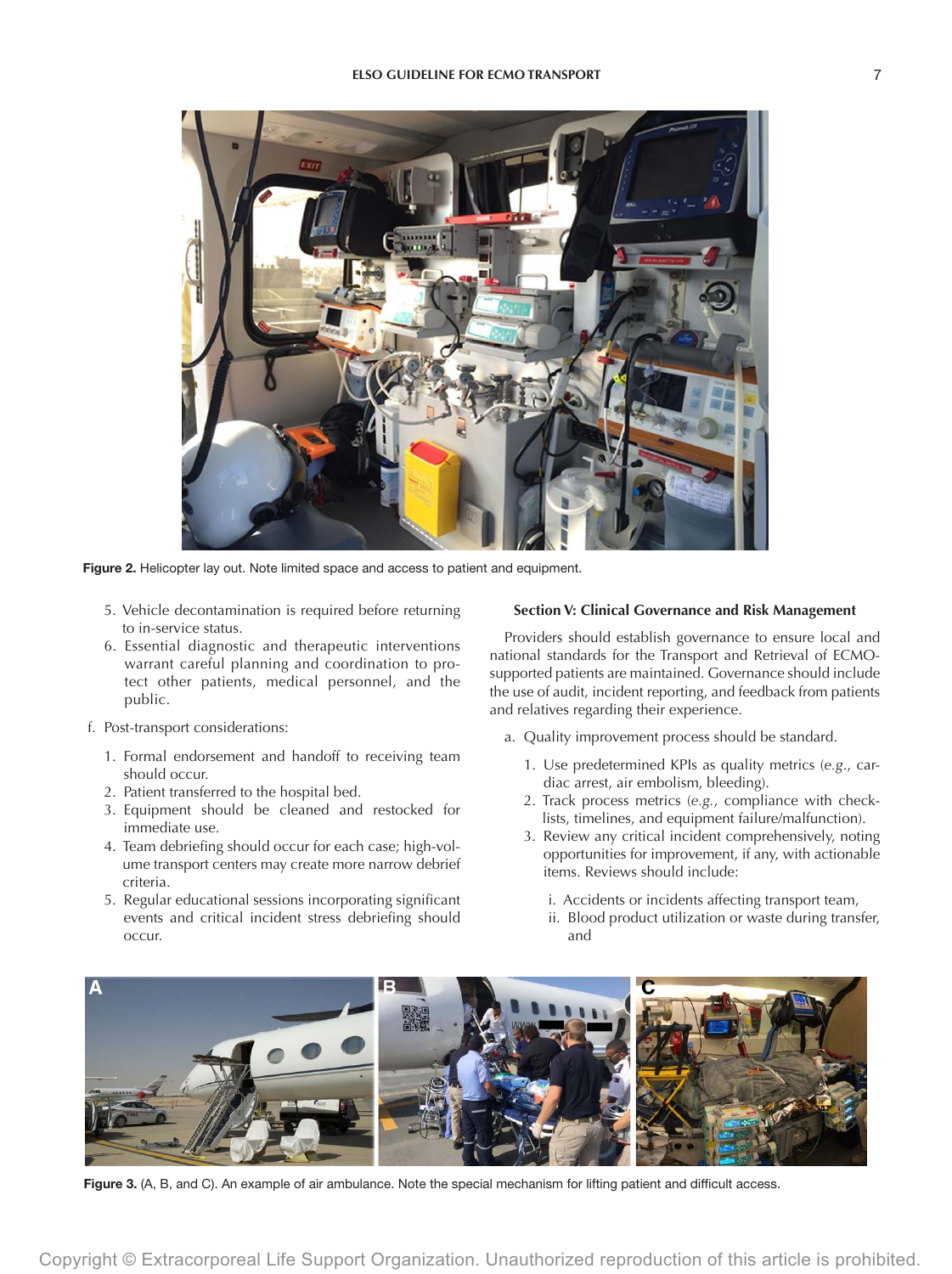- iii. Educational opportunities for inappropriate or preventable referrals.
- 4. Critical incident stress debriefing is available for crews.
- b. Training and competency development includes:<sup>16-20</sup>
	- 1. Formal training in transport medicine and mobile ECMO for all team members.
		- i. Course should include formal education specific to transport of ECMO patients (both primary and secondary); and
		- ii. If able, simulation should be incorporated into the course for team training.
	- 2. High and low fidelity simulation should be utilized for facilitation and maintenance of technical and practical competency.
	- 3. Regularly scheduled clinical validation process is recommended.
- c. Licensure and indemnity should be determined before mobilization of the ECMO transport team.
	- 1. Emergency credentialing is recommended for primary ECMO transport.
		- i. Local, regional, and national governance should consider the need for emergency privileging to allow universal access to ECMO therapy.
		- ii. Each system should develop a standard workflow to obtain emergency privileging for the primary ECMO team.
		- iii. The team leader is responsible for ensuring credentialing is in place for the mobile ECMO team at the requesting hospital.
		- iv. When interacting with staff at a requesting hospital, the ECMO team should utilize the expertise at the referring hospital to best understand how to obtain emergency privileges.
	- 2. Safety and well-being of the ECMO transport and retrieval team is top priority. Organizations should ensure appropriate indemnity and insurance to the mobile ECMO team.
		- i. A priori discussions with the administration, risk management, and, as required, insurance coverage to ensure appropriate coverage for the mobile ECMO team.
	- 3. For teams that are flying, appropriate considerations should be taken for the implications of air travel for insurance, *etc*.
- d. Finance:
	- 1. Close collaboration is necessary regarding documentation, coding, and billing teams to ensure adequate and comprehensive documentation from the medical and fiscal perspectives.
	- 2. Review of mobile cases by a multidisciplinary team to ensure appropriate coding and documentation is recommended for optimization of billing practices.

3. While fiduciary responsibilities are important, they should not influence the candidacy of a patient for ECMO therapy.

#### **Summary**

Primary and secondary transport of patients on ECMO support is both challenging and rewarding and should be undertaken by a specialized and well-trained multidisciplinary team of experienced ECMO practitioners. The team should be self-sufficient and readily available. Mobile ECMO can be undertaken by regional or high-volume centers as this is associated with improved patient outcomes and cost reduction.<sup>2,3</sup> Checklists, regular practice including high fidelity simulation, and effective coordination of team roles are key elements of providing safe and efficient ECMO transport.

### **Acknowledgement**

The authors would like to acknowledge the following people for their contributions and support in the completion of this guideline: Christine Stead, MHS (ELSO CEO), Peter Rycus, MPH (ELSO Executive Director), Elaine Cooley MSN, BSN, RRT (ELSO Clinical Program Manager), the ELSO Board of Directors as well as members of the Transport Work Group – Pranay Oza, MD, Bishoy Zakhary, MD, Lakshmi Raman, MD, Bradley Kuch, MHA, RRT-NPS, Ozzie Jahadi, CCP, Camilla Lambert Rodrigues, CCP, Bernadette Elliott, RN, Ethan Kurtzman, MBA, RRT-NPS.

#### **References**

- 1. Guidelines for ECMO Transport Extracorporeal Life Support Organization (ELSO), Ann Arbor MI. Available at: [https://www.](https://www.elso.org/Portals/0/Files/ELSO%20GUIDELINES%20FOR%20ECMO%20TRANSPORT May2015.pdf) [elso.org/Portals/0/Files/ELSO%20GUIDELINES%20FOR%20](https://www.elso.org/Portals/0/Files/ELSO%20GUIDELINES%20FOR%20ECMO%20TRANSPORT May2015.pdf) [ECMO%20TRANSPORT May2015.pdf](https://www.elso.org/Portals/0/Files/ELSO%20GUIDELINES%20FOR%20ECMO%20TRANSPORT May2015.pdf) Accessed August, 2019.
- 2. Abrams D, Garan AR, Abdelbary A, *et al*; International ECMO Network (ECMONet) and The Extracorporeal Life Support Organization (ELSO): Position paper for the organization of ECMO programs for cardiac failure in adults. *Intensive Care Med* 44: 717–729, 2018.
- 3. Combes A, Brodie D, Bartlett R, *et al*; International ECMO Network (ECMONet): Position paper for the organization of extracorporeal membrane oxygenation programs for acute respiratory failure in adult patients. *Am J Respir Crit Care Med* 190: 488–496, 2014.
- 4. Peek GJ, Mugford M, Tiruvoipati R, *et al*; CESAR trial collaboration: Efficacy and economic assessment of conventional ventilatory support versus extracorporeal membrane oxygenation for severe adult respiratory failure (CESAR): a multicentre randomised controlled trial. *Lancet* 374: 1351–1363, 2009.
- 5. Broman LM, Holzgraefe B, Palmér K, Frenckner B: The Stockholm experience: interhospital transports on extracorporeal membrane oxygenation. *Crit Care* 19: 278, 2015.
- 6. Bryner B, Cooley E, Copenhaver W, *et al*: Two decades' experience with interfacility transport on extracorporeal membrane oxygenation. *Ann Thorac Surg* 98: 1363–1370, 2014.
- 7. Biscotti M, Agerstrand C, Abrams D, *et al*: One hundred transports on extracorporeal support to an extracorporeal membrane oxygenation center. *Ann Thorac Surg* 100: 34–9; discussion 39, 2015.
- 8. Clement KC, Fiser RT, Fiser WP, *et al*: Single-institution experience with interhospital extracorporeal membrane oxygenation transport: a descriptive study. *Pediatr Crit Care Med* 11: 509–513, 2010.
- 9. Broman LM, Frenckner B: Transportation of critically ill patients on extracorporeal membrane oxygenation. *Front Pediatr* 4: 63, 2016.